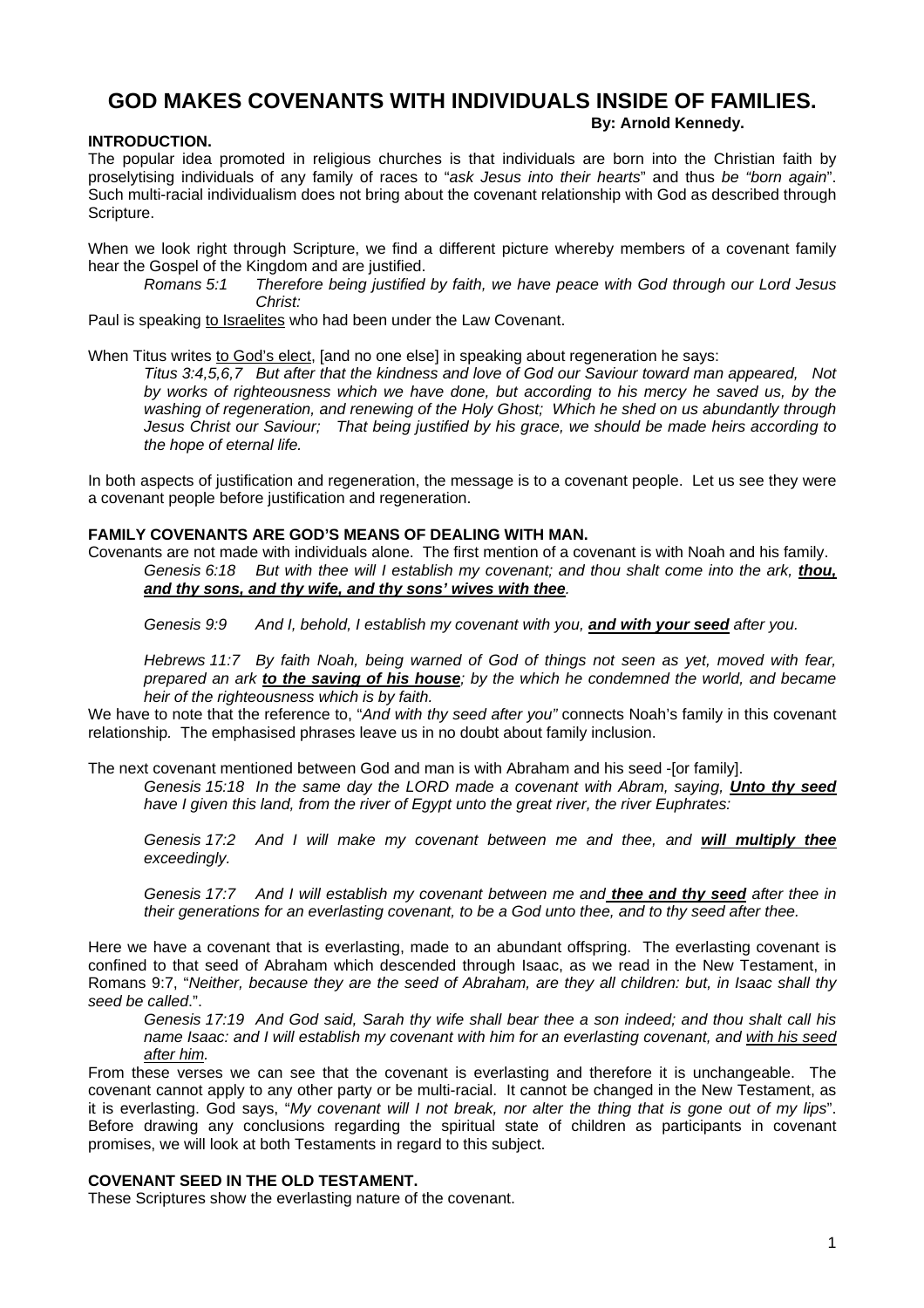*Psalm 105:8-11 He hath remembered his covenant for ever, the word which he commanded to a thousand generations. Which covenant he made with Abraham, and his oath unto Isaac; And confirmed the same unto Jacob for a law, and to Israel for an everlasting covenant: Saying, Unto thee will I give the land of Canaan, the lot of your inheritance:* 

*Isaiah 61:8 For I the LORD love judgment, I hate robbery for burnt offering; and I will direct their work in truth, and I will make an everlasting covenant with them. And their seed shall be known among the Gentiles, and their offspring among the people: all that see them shall acknowledge them, that they are the seed which the LORD hath blessed.* 

*Jeremiah 32:40 And I will make an everlasting covenant with them, that I will not turn away from them, to do them good; but I will put my fear in their hearts, that they shall not depart from me.* 

*Ezekiel 37:26 Moreover I will make a covenant of peace with them; it shall be an everlasting covenant with them: and I will place them, and multiply them, and will set my sanctuary in the midst of them for evermore.* 

Churches may say, "That might have been so in the Old Testament, but it does not apply today", thereby not believing Jesus and thus forgetting a fundamental in interpretation.

*Luke 16:31 And he said unto him, If they hear not Moses and the prophets, neither will they be persuaded, though one rose from the dead.* 

The covenant to Abraham and to his seed is the major covenant, but before we continue with that theme, there is another great covenant made to King David and to persons who would come from his bowels, that is, from his family.

*2 Chronicles 6:16 Now therefore, O LORD God of Israel, keep with thy servant David my father that*  which thou hast promised him, saying, There shall not fail thee a man in my sight to sit upon the *throne of Israel; yet so that thy children take heed to their way to walk in my law, as thou hast walked before me.* 

*2 Samuel 7:11 And as since the time that I commanded judges to be over my people Israel, and*  have caused thee to rest from all thine enemies. Also the LORD telleth thee that he will make thee *an house.* 

*Jeremiah 33:17 For thus saith the LORD; David shall never want a man to sit upon the throne of the house of Israel.* 

This is a family covenant **to Israel alone** that religious churches choose amend saying that Jesus is now that king upon the throne of David and thus is King of all 'believers' of every race, but they cannot explain how they think that Jesus descended from David's bowels in the normal male-line descendancy manner, Jesus having had a virgin birth. Nor will they define the throne as one existing today over the nation of Israel, as these verses demand. It is true that Acts 2:30-32 says, "*Therefore being a prophet, and knowing that God had sworn with an oath to him, that of the fruit of his loins, according to the flesh, he would raise up Christ to sit on his throne*", and we can see that Jesus was born of Mary who was a descendant of King David.

# **COVENANT SEED IN THE NEW TESTEMENT**.

When we come to the New Testament pages, we find how Jesus came to fulfil what was promised by all the holy prophets about God's covenant with Abraham and Abraham's seed.

*Luke 1:71-73 That we should be saved from our enemies, and from the hand of all that hate us; To perform the mercy promised to our fathers, and to remember his holy covenant; The oath which he sware to our father Abraham.* 

The "we" in this passage is limited to those Israelites being addressed. Israel alone has the "fathers", Abraham, Isaac and Jacob, the covenant to Abraham being confirmed to Isaac and Jacob [Israel].

There are many difficulties created in the passage below through tradition trying to adapt them to fit the modern 'gospel'.

*Acts 3:20-26 And he shall send Jesus Christ, which before was preached unto you: Whom the heaven must receive until the times of restitution of all things, which God hath spoken by the mouth of all his holy prophets since the world began. For Moses truly said unto the fathers [i.e. fathers of Israel, A prophet shall the Lord your God raise up unto you of your brethren, like unto me; him shall ye hear in all things whatsoever he shall say unto you. And it shall come to pass, that every soul, which will not hear that prophet, shall be destroyed from among the people. Yea, and all the*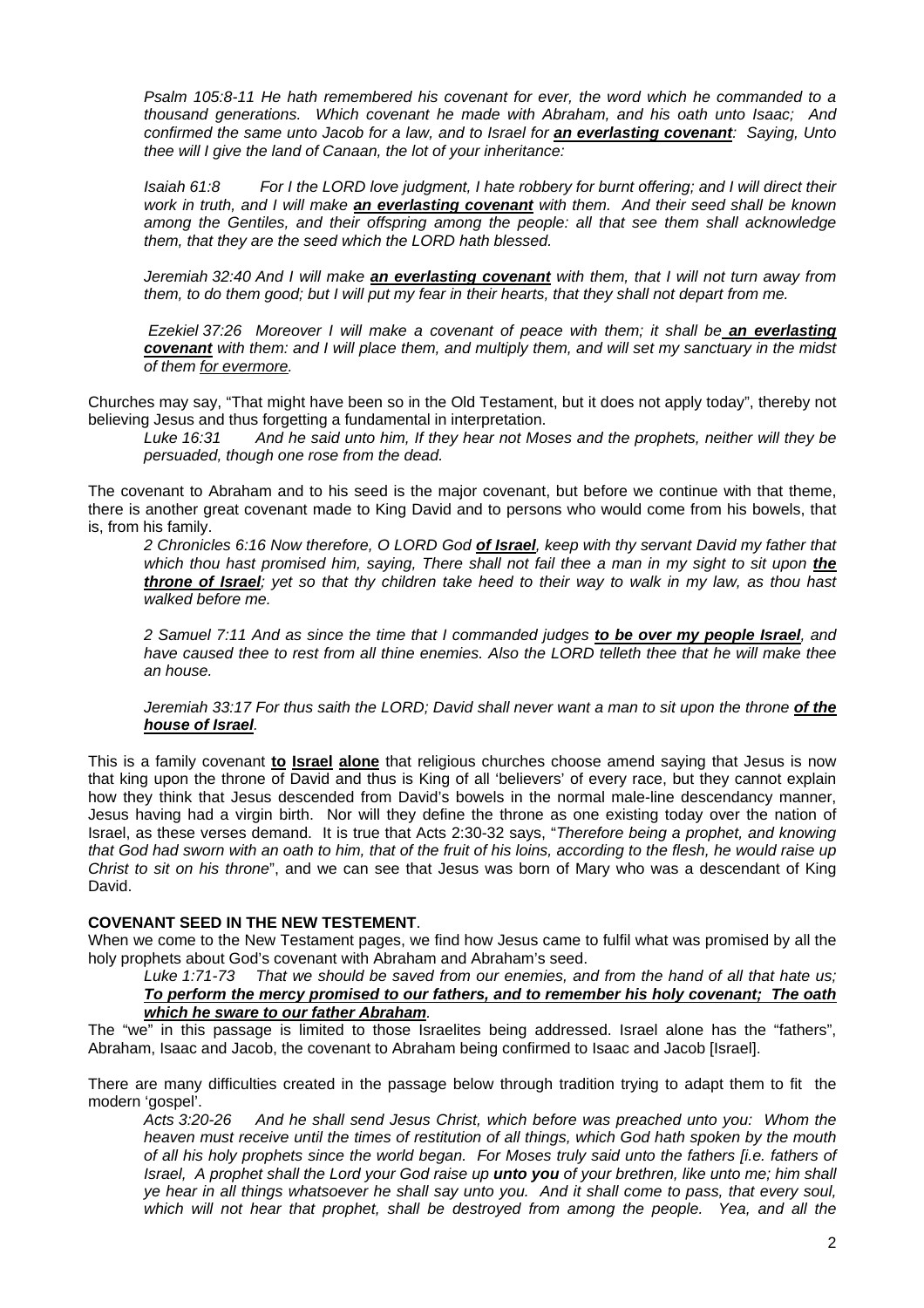*prophets from Samuel and those that follow after, as many as have spoken, have likewise foretold of these days. Ye are the children of the prophets, and of the covenant which God made with our fathers, saying unto Abraham, And in thy seed shall all the kindreds of the earth be blessed. Unto you first God, having raised up his Son Jesus, sent him to bless you, in turning away every one of you from his iniquities.* 

The important detail that identifies the context are the references to what Moses said about precisely to whom Jesus would be raised up to, that is, it is to Israel. This limits the application to "*of your brethren",* this being a ethnic seed as is confirmed by all the prophets from Samuel on. The reference is to the seed of Abraham and to that covenant that was made to them and them only. Strong's concordance confirms that "*all the kindreds of the earth*" does not mean all races but rather *"the Israelites which distributed into twelve tribes, descended from the twelve sons of Jacob, these were divided into families which were divided into houses".* This again demonstrates the family covenant relationship.

The 'first' in the last sentence of the last verse quoted above refers to the first action of God in the process of restoring a true theocracy, in "*turning everyone of you* [i.e. everyone of Israel] *from his iniquities"* This is confirmed in the verse below:

*Romans 11:26-27 And so all Israel shall be saved: as it is written, There shall come out of Sion the Deliverer, and shall turn away ungodliness from Jacob: For this is my covenant unto them, when I shall take away their sins.* 

In this we see the covenant relating to "Jacob", a family. It does not include others outside of this family. *Galatians 3:16 Now to Abraham and his seed were the promises made. He saith not, And to seeds,*  as of many; but as of one, And to thy seed, which is Christ [=anointed, the capital "C" being a traditional but wrong insertion].

From here we can continue to confirm the covenant family theme, noting that the New Covenant is made only with the two Houses that comprise all of the family of Israel.

*Hebrews 8:8-10 For finding fault with them, he saith, Behold, the days come, saith the Lord, when I*  WILL MAKE A NEW COVENANT WITH THE HOUSE OF ISRAEL AND WITH THE HOUSE OF *JUDAH: Not according to the covenant that I made with their fathers in the day when I took them by the hand to lead them out of the land of Egypt; because they continued not in my covenant, and I regarded them not, saith the Lord. For this is the covenant that I will make with the house of Israel after those days, saith the Lord; I will put my laws into their mind, and write them in their hearts: and I will be to them a God, and they shall be to me a people.* 

We can look at some more verses with "covenant" (or 'testament') in them.

*Hebrews 9:15-16 And for this cause he is the mediator of the new testament, that by means of death, for the redemption of the transgressions that were under the first testament, they which are called might receive the promise of eternal inheritance. For where a testament is, there must also of necessity be the death of the testator.* 

*Hebrews 10:16-18 This is the covenant that I will make with them after those days, saith the Lord, I*  will put my laws into their hearts, and in their minds will I write them; And their sins and iniquities will *I remember no more. Now where remission of these is, there is no more offering for sin.* 

*Hebrews 12:24 And to Jesus the mediator of the new covenant, and to the blood of sprinkling, that speaketh better things than that of Abel.* 

*Hebrews 13:20 Now the God of peace, that brought again from the dead our Lord Jesus, that great shepherd of the sheep,[i.e. Israel] through the blood of the everlasting covenant.* 

Now we can clearly see the meaning of:

*Matthew 1:21 And she shall bring forth a son, and thou shalt call his name JESUS: for he shall save his people from their sins.* 

The salvation spoken of concerns the family which is "His people" Israel. The many passages in the first two chapters of Like's gospel show this family covenant limitation are thus are in agreement.

For those who are unconvinced that the covenant/family position continues through the New Testament, we will consider a lot of Scripture. Most of these include the word "promises", that is, promises made by God in the sense of a covenant. We have quoted Luke 1:71-73 *"To perform the mercy promised to our fathers, and to remember his holy covenant; The oath which he sware to our father Abraham*…." Here we see a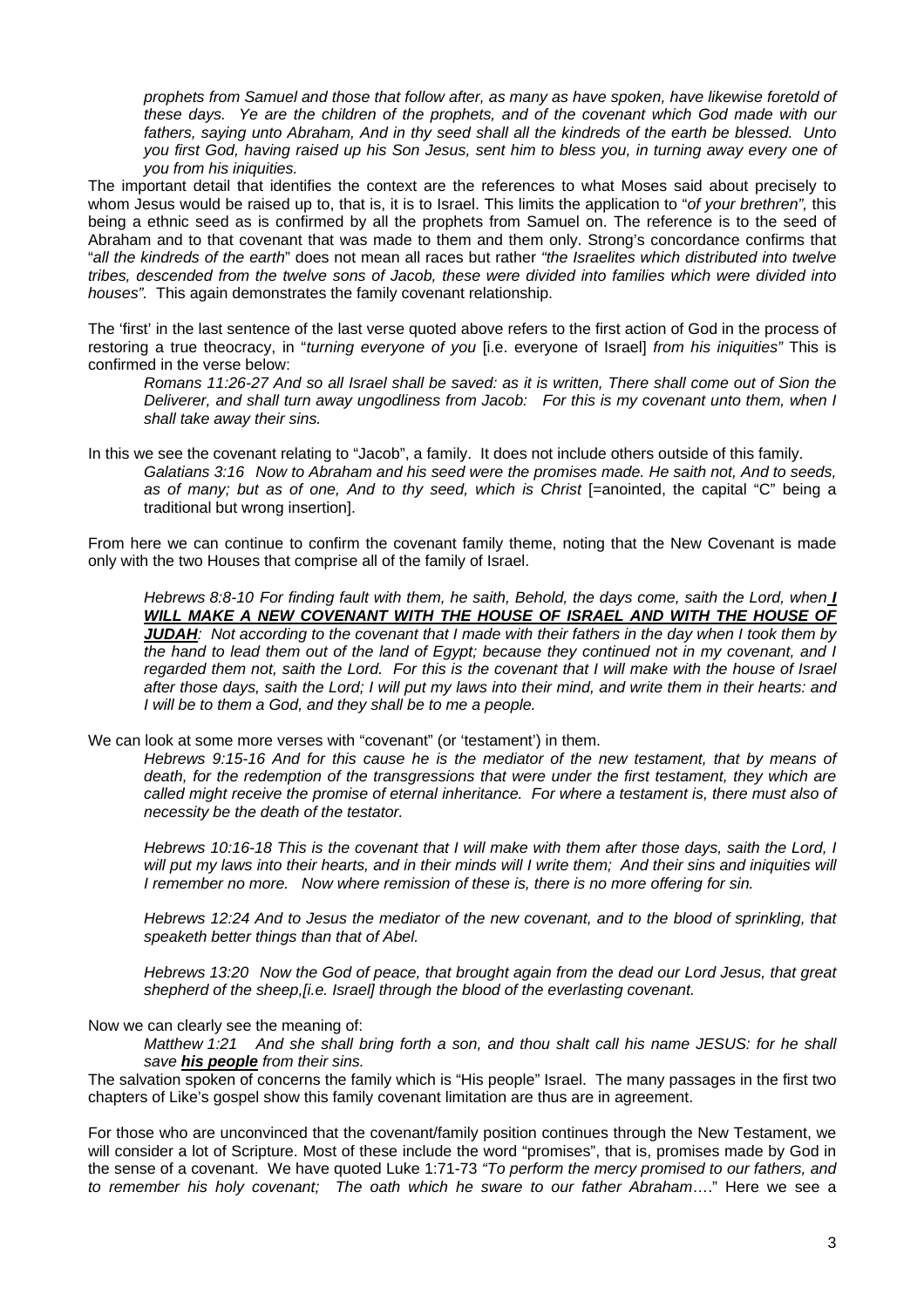statement of God's purpose in regard to Israel and the Israel family. There is no license to extend the application to any other peoples. Such an extension is a great heresy! And, it is a popular heresy!

Early in the book of Acts, we find confirmation about a promise made to the Israelite nation and their children, whether this family was near or afar off; whether they were Judeans or among the Greeks.

*Acts 2:39, For the promise is unto you, and to your children, and to all that are afar off, even as many as the Lord our God shall call*.

They were to be witnesses to Israelites who had been scattered among the other nations.

*Acts 13:23-24 Of this man's seed hath God according to his promise raised unto Israel a Saviour, Jesus: When John had first preached before his coming the baptism of repentance to all the people of Israel*.

Although this promise here does not refer to Abraham and his family, it confirms the "*unto Israel*" and "*to all the people of Israel*" in the promise made to Abraham and to his family through Isaac and Jacob [Israel]. The theme about family promises continues through the New Testament.

*Acts 13:32-33 And we declare unto you glad tidings, how that the promise which was made unto the fathers, God hath fulfilled the same unto us their children.* 

*Acts 26:6-7 And now I stand and am judged for the hope of the promise made of God unto our fathers: Unto which promise our twelve tribes, instantly serving God day and night, hope to come.* 

*Romans 9:4 Who are Israelites; to whom pertaineth the adoption, and the glory, and the covenants, and the giving of the law, and the service of God, and the promises.* 

*Romans 15:8 Now I say that Jesus Christ was a minister of the circumcision for the truth of God, to confirm the promises made unto the fathers:* 

*Galatians 4:28 Now we, brethren, as Isaac was, are the children of promise.* 

The promise made to Abraham and his children is described in Hebrews 6 as being immutable, "*because he could swear by no greater, he sware by himself*". The word 'promise' or 'promises', which occur six times in this chapter, are well worth considering if there is any doubt about what they mean.

Now we can look at other examples about family inclusion and family belief in the New Testament.

*Acts 16:15 And when she was baptized, and her household, she besought us, saying, If ye have judged me to be faithful to the Lord, come into my house, and abide there. And she constrained us.* 

*1 Corinthians 1:16 And I baptized also the household of Stephanas: besides, I know not whether I baptized any other.* 

*Acts 11:13-14 And he shewed us how he had seen an angel in his house, which stood and said unto him, Send men to Joppa, and call for Simon, whose surname is Peter; Who shall tell thee words, whereby thou and all thy house shall be saved.* 

*Acts 16:31-34 And they said, Believe on the Lord Jesus Christ, and thou shalt be saved, and thy house. And they spake unto him the word of the Lord, and to all that were in his house. And he took them the same hour of the night, and washed their stripes; and was baptized, he and all his, straightway. And when he had brought them into his house, he set meat before them, and rejoiced, believing in God with all his house.* 

*Acts 18:8 And Crispus, the chief ruler of the synagogue, believed on the Lord with all his house; and many of the Corinthians hearing believed, and were baptized.* 

*Acts 21:8-9 And the next day we that were of Paul's company departed, and came unto Caesarea: and we entered into the house of Philip the evangelist, which was one of the seven; and abode with him. And the same man had four daughters, virgins, which did prophesy.* 

*2 Timothy 3:15 And that from a child thou hast known the holy scriptures, which are able to make thee wise unto salvation through faith which is in Christ Jesus.*

### **WHAT BEING "COVENANT SEED" MEANS.**

We have seen that God deals with man by making a covenant with a person together with that person's seed. The covenant involves both blessings and curses. This means that the seed, or children of that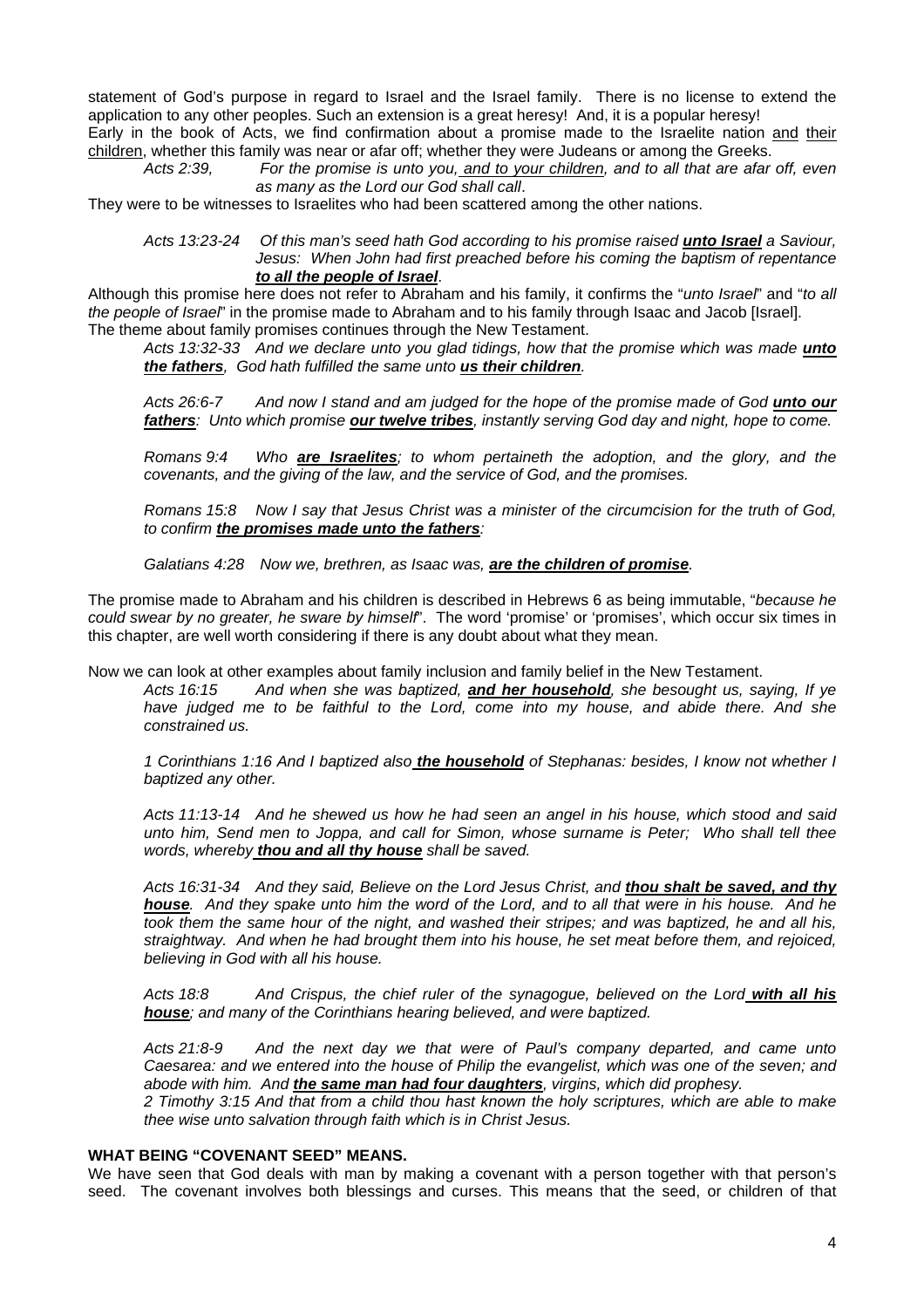person, are also in a covenant position, and that the promises made by the oath of God to the father also applies to his children in an ethnic sense. Now stop and think about this for a moment.

- Do most churchgoers think of their children in this covenant way?
- Are our children regarded as members of the elect?
- Do we let election take care of itself?
- Do our children attend church knowing their covenant position and just who they are?
- Because there are both blessings and curses involved in the covenant, do parents understand that obedience is required by both them together with their children.
- Do we insist upon our children knowing who they are in terms of the ethnic nature of God's covenant in that not all seeds are the seed of Abraham?
- Do parents understand their responsibility to train up a child with this understanding in view?
- Are children regarded as a gift from God?
- Do we believe for our children in the covenant way indicated in Jer. 35:19, as below? *Thus saith the LORD of hosts, the God of Israel; Because ye have obeyed the commandment of Jonadab your father, and kept all his precepts, and done according unto all that he hath commanded you: Therefore thus saith the LORD of hosts, the God of Israel; Jonadab the son of Rechab shall not want a man to stand before me for ever.*
- Do we allow our children "*to learn the ways of the heathen*", or do we insist upon covenant education?
- Do we wrongly attend a church that separates the sheep from the lambs when we meet together?
- As covenant members, do we encourage our children to understand the Lord's table and baptism, and thereby encourage them to make a practical visible confession of faith in the knowledge of their covenant position?
- Do we encourage them into the washing of regeneration, and renewing of the Holy Ghost?
- Could adopted children of another stock ever have the same covenant relationship position? No!
- Do we give them to understand the present-day identity of the House of Israel, as being those of Celtic/Anglo-Saxon/Caucasian peoples, and that these people are a "peculiar treasure" to the Lord?

| Exodus 19:5 | Now therefore, if ye will obey my voice indeed, and keep my covenant, then ye shall<br>be a peculiar treasure unto me <b>above all people</b> : for all the earth is mine:                               |
|-------------|----------------------------------------------------------------------------------------------------------------------------------------------------------------------------------------------------------|
| Exodus 19:6 | And ye shall be unto me a kingdom of priests, and an holy nation. These are the<br>words which thou shalt speak unto the children of Israel.                                                             |
| Peter $2:9$ | But ye are a chosen generation, a royal priesthood, an holy nation, a peculiar<br>people; that ye should shew forth the praises of him who hath called you out of<br>darkness into his marvellous light: |

Yes, we of the covenant seed have to teach our children that we have a greater responsibility placed upon us, by God, than is placed upon other peoples, and that our blessings are conditional on obeying the voice of the Lord? But, is that what is presented in the churches today?

## **THE TRADITIONAL DISSENTING VIEW.**

The whole matter of the covenant people is wrongly transferred from the ethnic seed of Israel to be a 'belief' matter only. The entry into the belief-only position is by a psychological conversion that does not include Biblical repentance. Since "*sin is the transgression of the Law*", repentance involves a turning towards keeping the unfulfilled part of the eternal law of God. What we find in practise is a multitude of psychologically 'converted' people in churches who are filled with the spirit of lawlessness rather than the Spirit of God.

## **1 John 3:4-9**

*4 Whosoever committeth sin transgresseth also the law: for sin is the transgression of the law.* 

*5 And ye know that he was manifested to take away our sins; and in him is no sin.* 

*6 Whosoever abideth in him sinneth not: whosoever sinneth hath not seen him, neither known him.* 

*7 Little children, let no man deceive you: he that doeth righteousness is righteous, even as he is righteous.* 

*8 He that committeth sin is of the devil; for the devil sinneth from the beginning. For this purpose the Son of God was manifested, that he might destroy the works of the devil.* 

*9 Whosoever is born of God doth not commit sin; for his seed remaineth in him: and he cannot sin, because he is born of God.* 

The modern heresy cannot contain these verses, nor the matter of a "seed=*sperma"* remaining in a present, active and indicative way. It will not admit what follows in this passage, "*In this the children of God are*